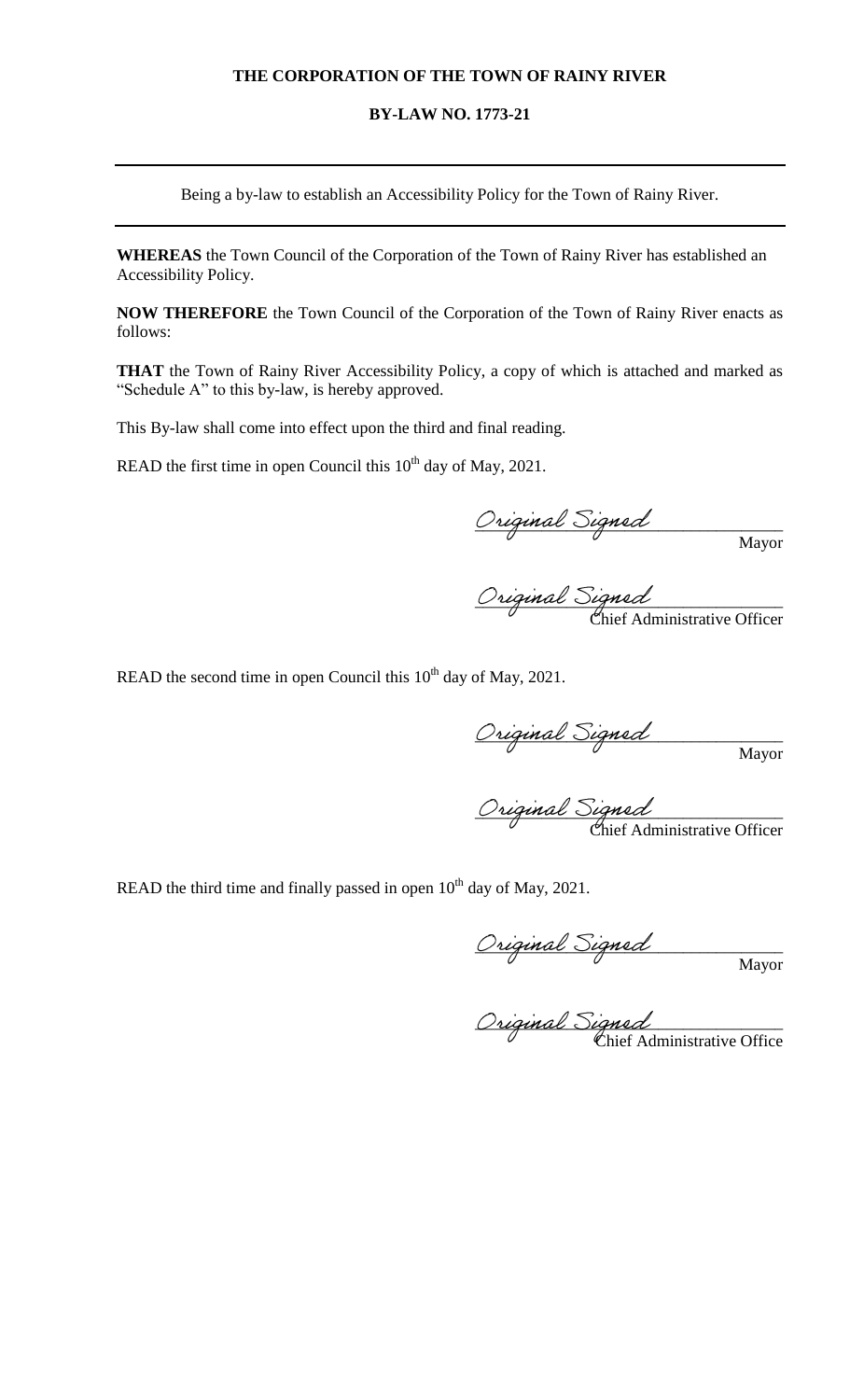Schedule A





# CORPORATION OF THE TOWN OF RAINY RIVER

General Administration

# Accessibility Policy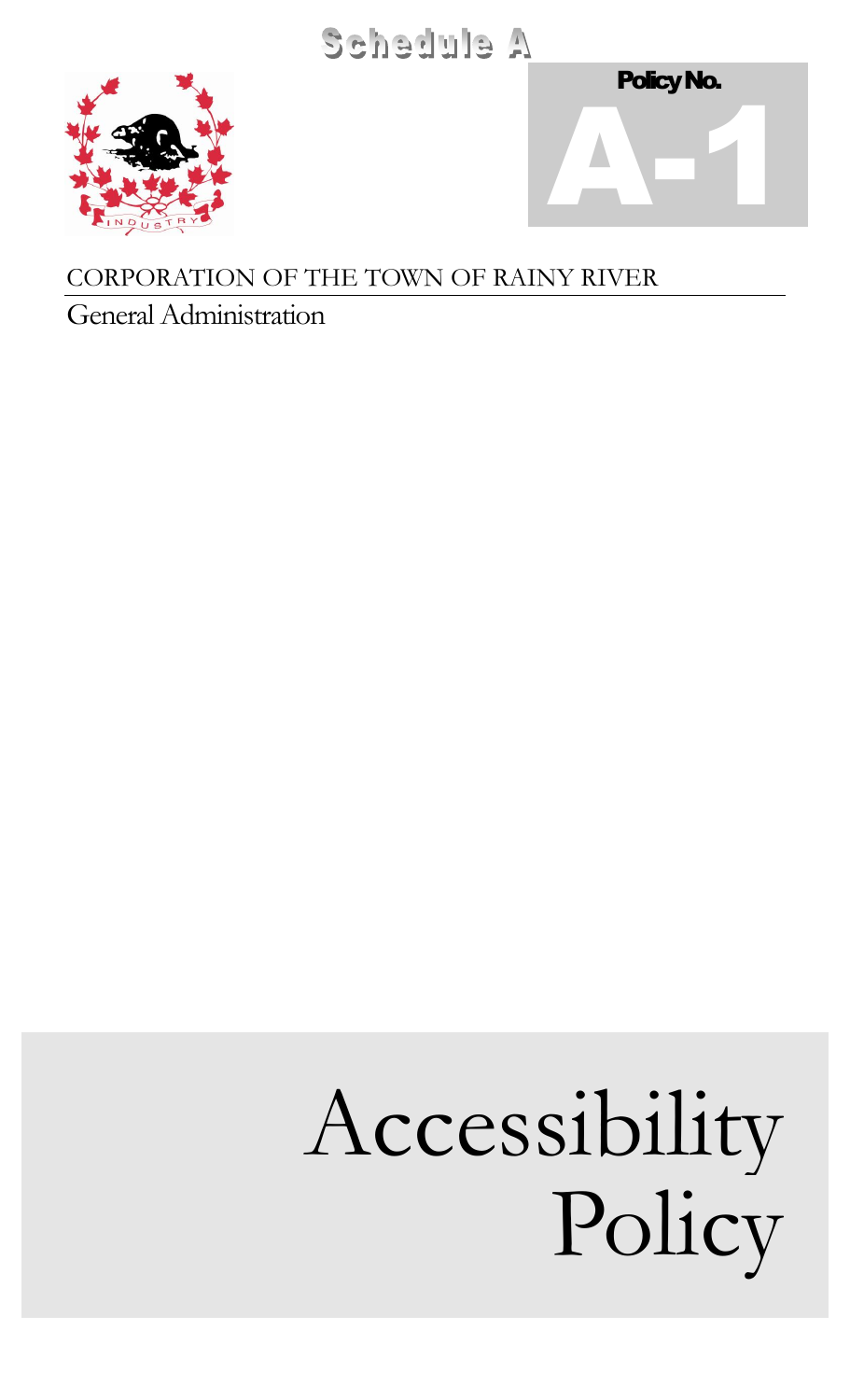## Organization Statement

The Corporation of the Town of Rainy River is committed to ensuring equal access and participation for people with disabilities. We are committed to treating people with disabilities in a way that allows them to maintain their dignity and independence. We believe in integration and we are committed to meeting the needs of people with disabilities in a timely manner. We will do so by removing and preventing barriers to accessibility and meeting our accessibility requirements under the Accessibility for Ontarians with Disabilities Act and Ontario's accessibility laws.

The Corporation of the Town of Rainy River is committed to meeting its current and ongoing obligations under the Ontario Human Rights Code respecting nondiscrimination.

The Corporation of the Town of Rainy River understands that obligations under the Accessibility for Ontarians with Disabilities Act, 2005 (AODA) and its accessibility standards do not substitute or limit its obligations under the Ontario Human Rights Code or obligations to people with disabilities under any other law.

The Corporation of the Town of Rainy River is committed to excellence in serving and providing goods, services or facilities to all customers including people with disabilities.

Our accessible customer service policies are consistent with the principles of independence, dignity, integration and equality of opportunity for people with disabilities.

### **Training**

We are committed to training all staff and volunteers in accessible customer service, other Ontario's accessibility standards and aspects of the Ontario Human Rights Code that relate to persons with disabilities.

In addition, we will train:

a) all persons who participate in developing the organization's policies; and

b) all other persons who provide goods, services or facilities on behalf of the organization

Training of our employees and volunteers on accessibility relates to their specific roles.

Training includes:

- purpose of the Accessibility for Ontarians with Disabilities Act, 2005 and the requirements of the Customer Service Standards
- our policies related to the Customer Service Standards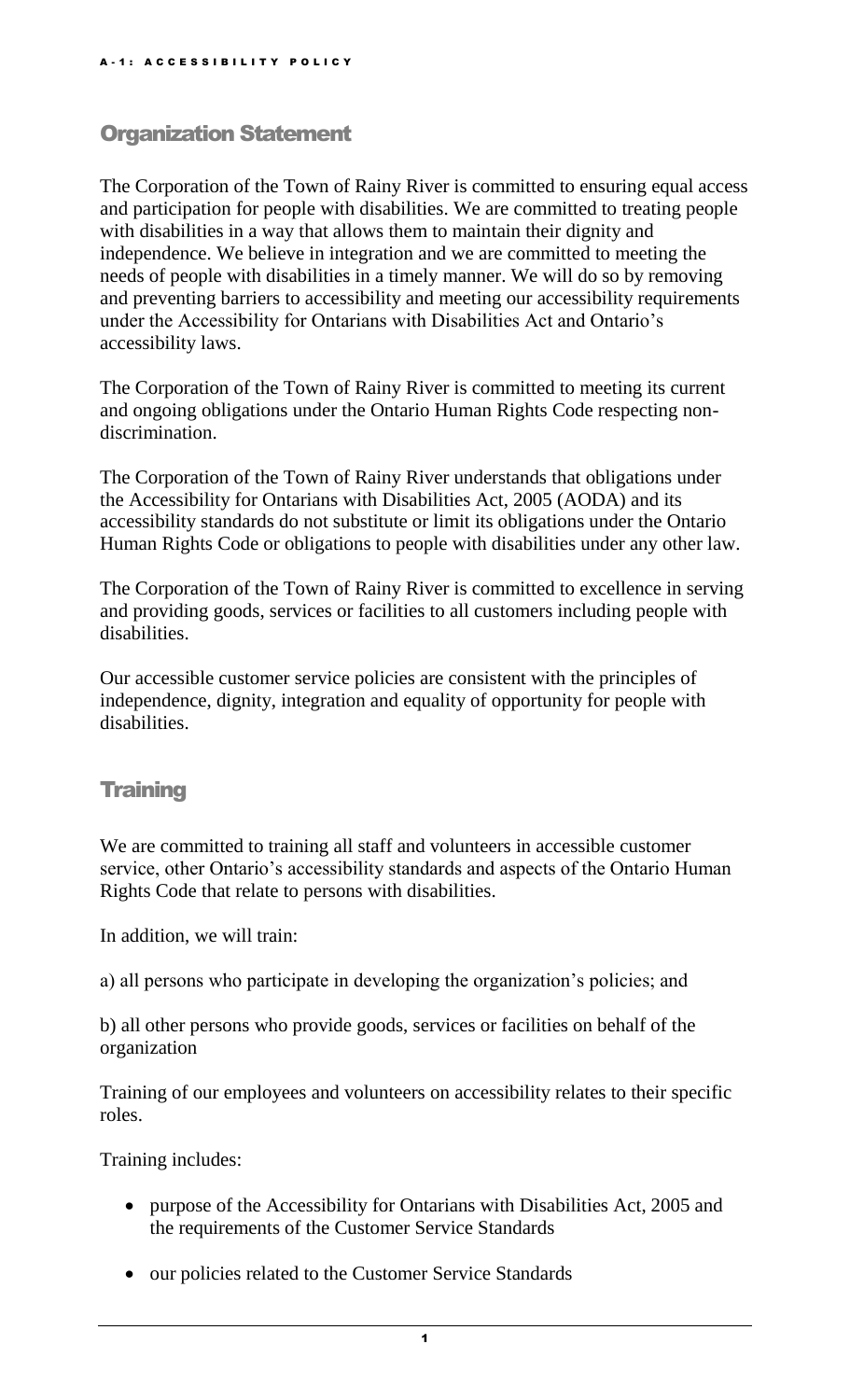- how to interact and communicate with people with various types of disabilities
- how to interact with people with disabilities who use an assistive device or require the assistance of a service animal or a support person
- how to use the equipment or devices available on-site or otherwise that may help with providing goods, services or facilities to people with disabilities.
- what to do if a person with a disability is having difficulty in accessing our organization's goods, services or facilities.

We train every person as soon as practicable after being hired and provide training in respect of any changes to the policies.

We maintain records of the training provided including the dates on which the training was provided and the number of individuals to whom it was provided.

# Assistive Devices

People with disabilities may use their personal assistive devices when accessing our goods, services or facilities. In cases where the assistive device presents a significant and unavoidable health or safety concern or may not be permitted for other reasons, other measures will be used to ensure the person with a disability can access our goods, services or facilities.

We ensure that our staff are trained and familiar with various assistive devices we have on site or that we provide that may be used by customers with disabilities while accessing our goods, services or facilities.

## Communication

We communicate with people with disabilities in ways that take into account their disability. This may include the following:

- Speaking slowly and clearly
- Pen and paper
- Reading forms out loud
- Other methods as appropriate and dependent on the assistance which may be required by the individual

We will work with the person with disabilities to determine what method of communication works for them.

## Service Animals

We welcome people with disabilities and their service animals. Service animals are allowed on the parts of our premises that are open to the public and third parties.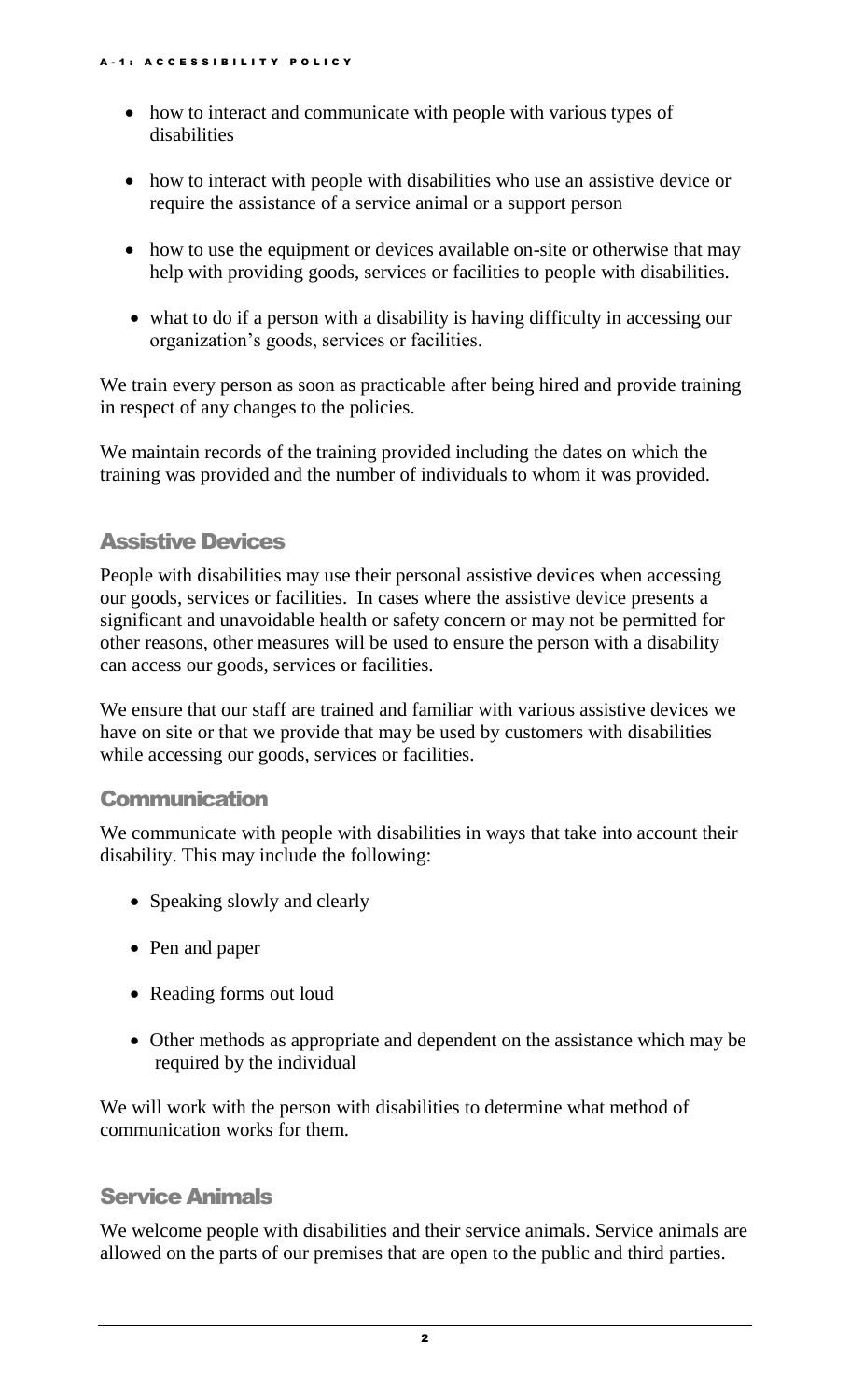### A - 1 : A C C E S S I B I L I T Y P O L I C Y

When we cannot easily identify that an animal is a service animal, our staff may ask for documentation from a regulated health professional that confirms the person needs the service animal for reasons relating to their disability. A service animal can be easily identified through visual indicators, such as when it wears a harness or a vest, or when it helps the person perform certain tasks.

A regulated health professional is defined as a member of one of the following colleges:

- College of Audiologists and Speech-Language Pathologists of Ontario
- College of Chiropractors of Ontario
- College of Nurses of Ontario
- College of Occupational Therapists of Ontario
- College of Optometrists of Ontario
- College of Physicians and Surgeons of Ontario
- College of Physiotherapists of Ontario
- College of Psychologists of Ontario

• College of Registered Psychotherapists and Registered Mental Health Therapists of Ontario

If service animals are prohibited by another law, we will do the following to ensure people with disabilities can access our goods, services or facilities:

- explain why the animal is excluded
- discuss with the customer another way of providing goods, services or facilities

## Support Persons

A person with a disability who is accompanied by a support person will be allowed to have that person accompany them on our premises.

If a fee or fare is normally charged to a customer for accessing goods, services or facilities the fee/fare will not be charged for support persons.

In certain cases, this organization might require a person with a disability to be accompanied by a support person for the health or safety reasons of:

- the person with a disability
- others on the premises

Before making a decision, the Town of Rainy River will:

• consult with the person with a disability to understand their needs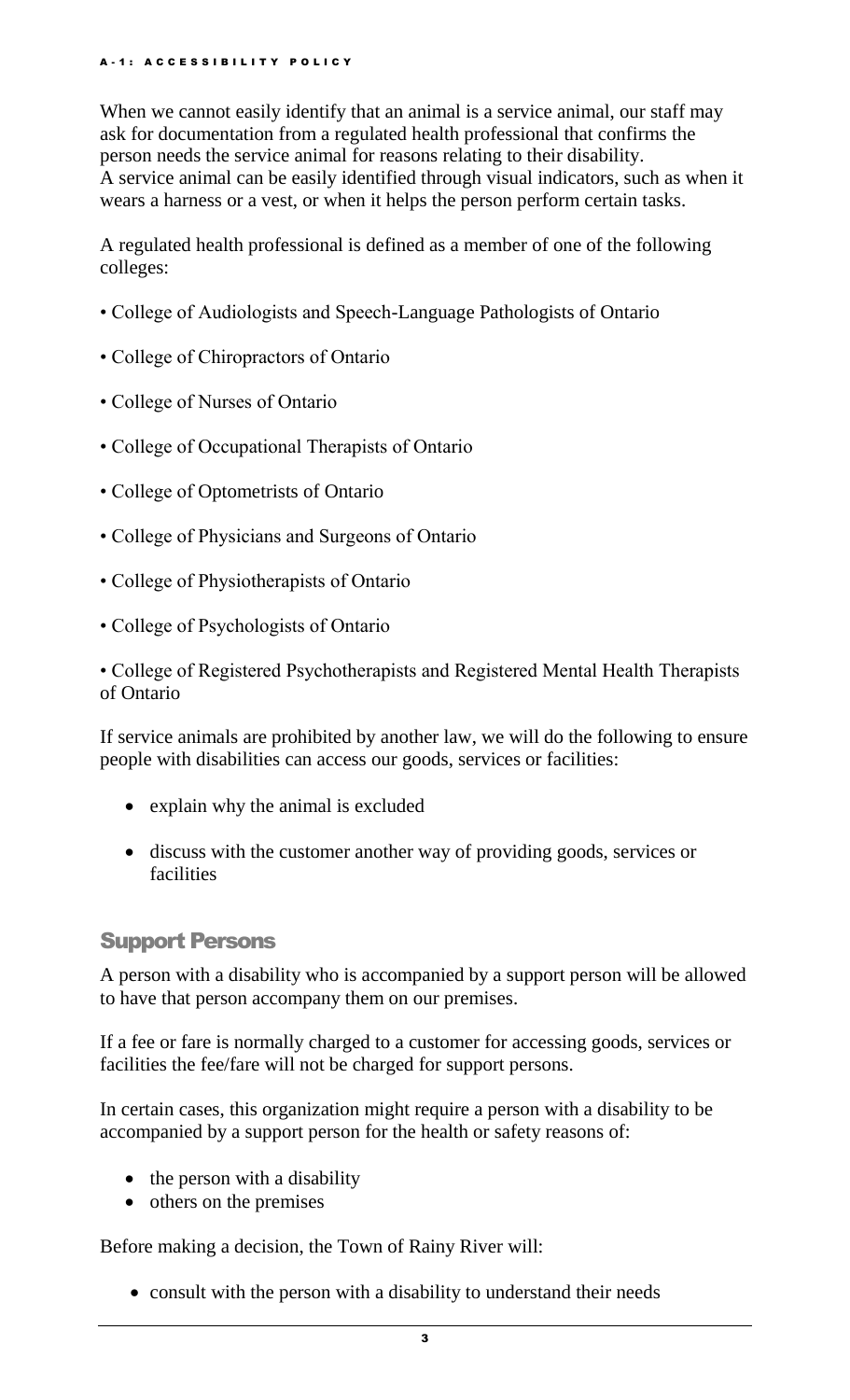- consider health or safety reasons based on available evidence
- determine if there is no other reasonable way to protect the health or safety of the person or others on the premises

If the Town of Rainy River determines that a support person is required, we will waive the admission fee or fare (if applicable) for the support person.

# Notice of Temporary Disruption

In the event of a planned or unexpected disruption to services or facilities for customers with disabilities, this organization will notify customers promptly.

This clearly posted notice will include information about the reason for the disruption, its anticipated length of time, and a description of alternative facilities or services, if available.

The notice will be made publicly available in the following ways:

- Posting on Town and/or facility website
- Posting on Town and/or facility social media platform
- Posting at the facility
- Depending on the facility and length of disruption notices may be placed at prominent locations throughout the community on bulletin boards
- As part of any recorded telephone greeting at the facility where the interruption is occurring

### Feedback Process

The Town of Rainy River encourages and welcomes feedback on how we provide accessible customer service. Customer feedback will help us identify barriers and respond to concerns.

Feedback may be provided in the following ways:

- Regular mail
- Website contact form
- Phone/Verbal notification
- Social Media messaging

All feedback, including complaints, will be handled in the following manner:

- Feedback will be directed to the Chief Administrative Officer or designate.
- Customers can expect to hear back in 3 business days.

The Town of Rainy River ensures our feedback process is accessible to people with disabilities by providing or arranging for accessible formats and communication supports, on request.

## Notice of Availability of Documents

The Town of Rainy River notifies the public that documents related to accessible customer service, are available upon request by posting a notice in the following  $location(s)/way(s)$ :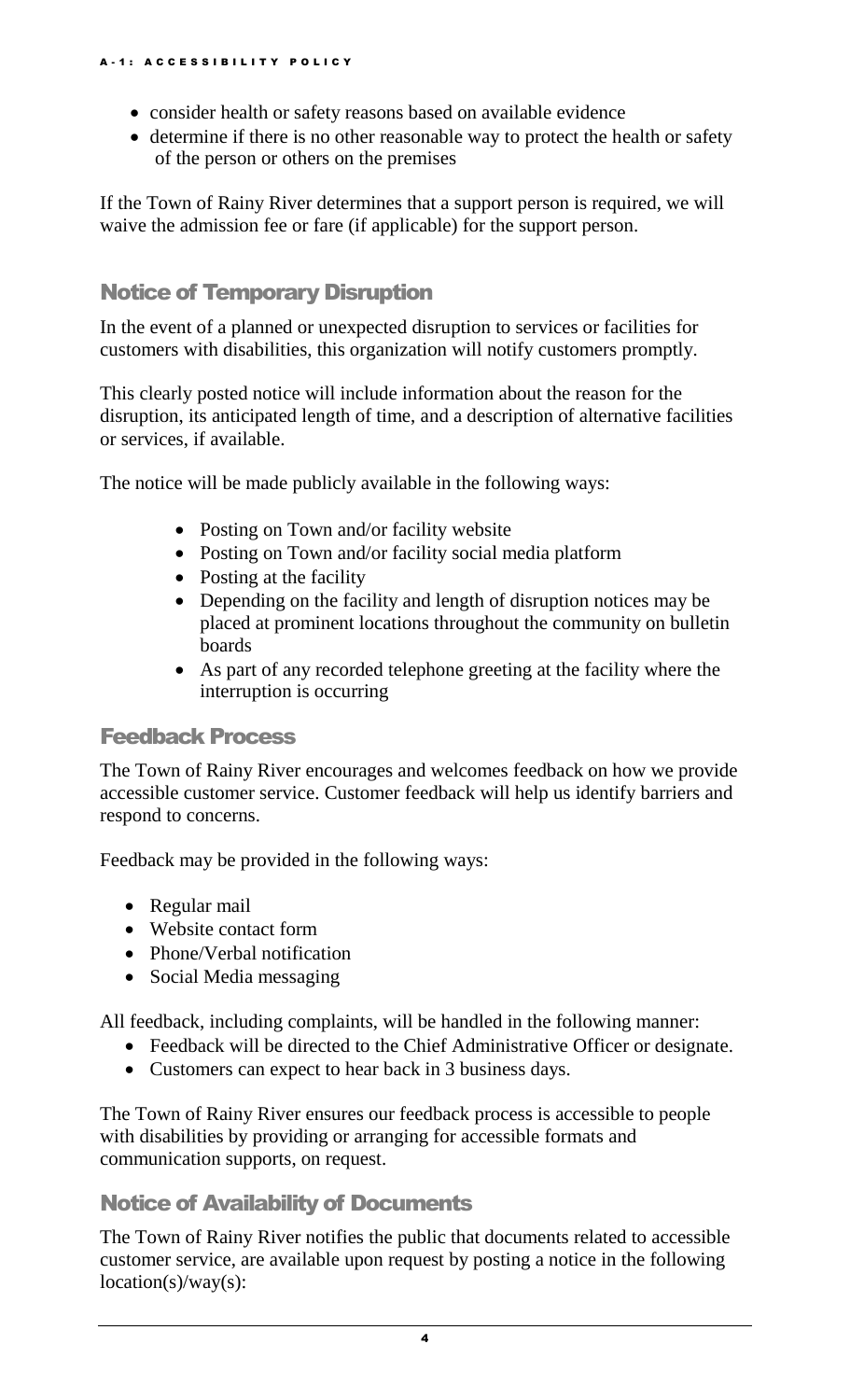- Municipal website
- Quarterly newsletter (mailed with utility bills)
- Annual information (mailed with annual municipal tax bills)
- Notice boards at municipal facilities open to the public

The Town of Rainy River will provide these documents in an accessible format or with communication support, on request. We will consult with the person making the request to determine the suitability of the format or communication support. We will provide the accessible format in a timely manner and, at no additional cost.

## Self-service Kiosks

We will incorporate accessibility features/consider accessibility for people with disabilities when designing, procuring or acquiring self-service kiosks.

### Procurement

We incorporate accessibility criteria and features when procuring or acquiring goods, services or facilities, including self-service kiosks. If it is not possible and practical to do so, we will provide an explanation upon request.

### Information and Communications

We have a process for receiving and responding to feedback and the process is accessible to persons with disabilities upon request.

We communicate with people with disabilities in ways that take into account their disability. When asked, we will provide information about our organization and its services, including public safety information, in accessible formats or with communication supports:

- a) in a timely manner, taking into account the person's accessibility needs due to disability; and
- b) at a cost that is no more than the regular cost charged to other persons.

We will consult with the person making the request in determining the suitability of an accessible format or communication support. If the organization determines that information or communications are unconvertible, the organization shall provide the requestor with:

- a) an explanation as to why the information or communications are unconvertible; and
- b) a summary of the unconvertible information or communications.

We notify the public about the availability of accessible formats and communication supports as part of the notice of availability of documents

We will also work towards meeting internationally-recognized Web Content Accessibility Guidelines (WCAG) 2.0 Level AA website requirements in accordance with Ontario's accessibility laws.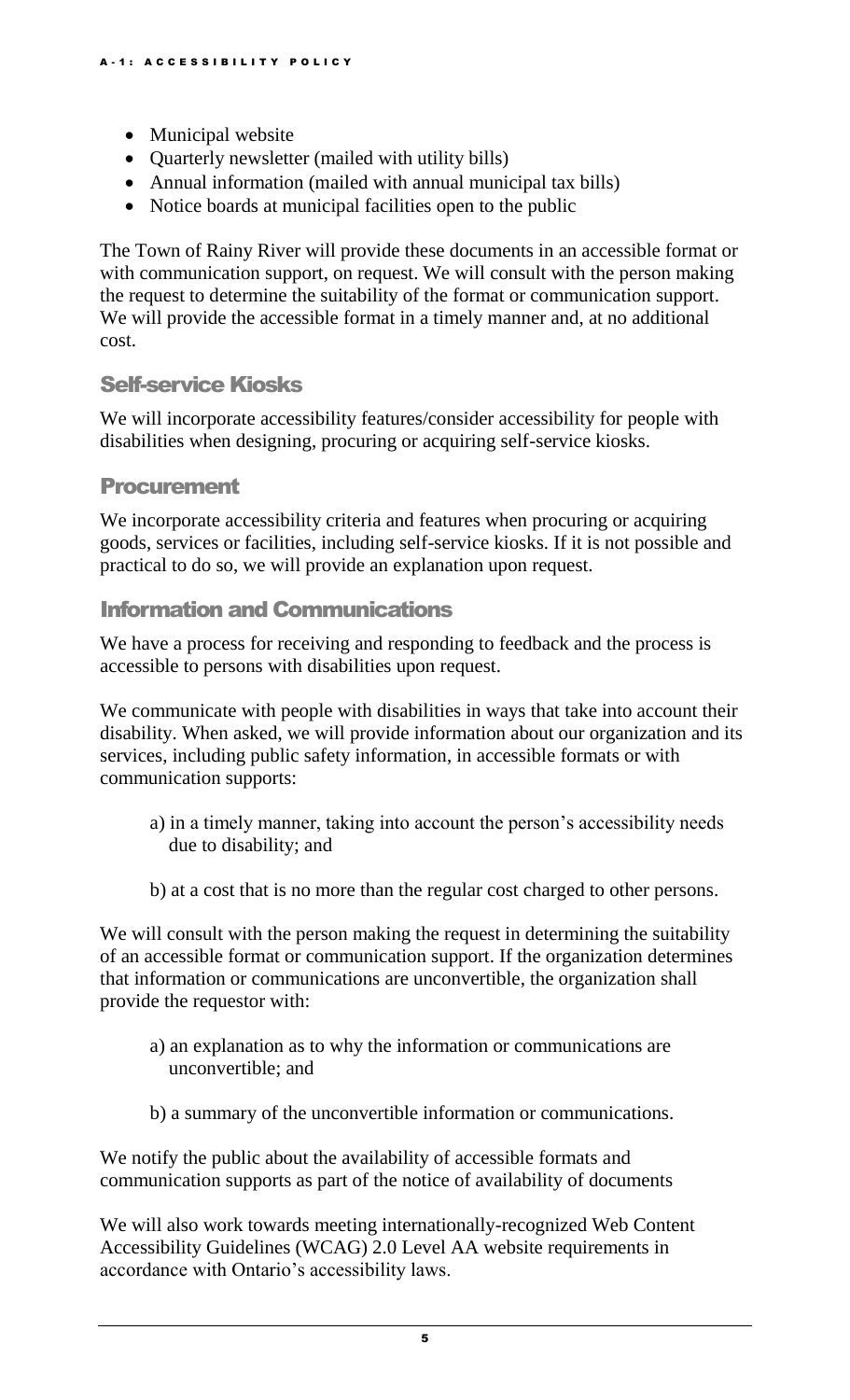### **Employment**

We notify employees, job applicants and the public that accommodations can be made during recruitment and hiring.

We notify job applicants when they are individually selected to participate in an assessment or selection process that accommodations are available upon request.

We consult with the applicants and provide or arrange for suitable accommodation.

We notify successful applicants of policies for accommodating employees with disabilities when making offers of employment.

We notify staff that supports are available for those with disabilities as soon as practicable after they begin their employment.

We provide updated information to employees whenever there is a change to existing policies on the provision of job accommodation that take into account an employee's accessibility needs due to a disability.

We will consult with employees when arranging for the provision of suitable accommodation in a manner that takes into account the accessibility needs due to disability.

We will consult with the person making the request in determining the suitability of an accessible format or communication supports specifically for:

- a) information that is needed in order to perform the employee's job; and
- b) information that is generally available to employees in the workplace

Where needed, we will also provide customized emergency information to help an employee with a disability during an emergency. With the employee's consent, we will provide workplace emergency information to a designated person who is providing assistance to that employee during an emergency.

We will provide the information as soon as practicable after we become aware of the need for accommodation due to the employee's disability.

We will review the individualized workplace emergency response information:

- a) when the employee moves to a different location in the organization;
- b) when the employee's overall accommodations needs or plans are reviewed; and
- c) when the employer reviews its general emergency response policies.

We have a written process to develop individual accommodation plans for employees.

We have a written process for employees who have been absent from work due to a disability and require disability-related accommodations in order to return to work.